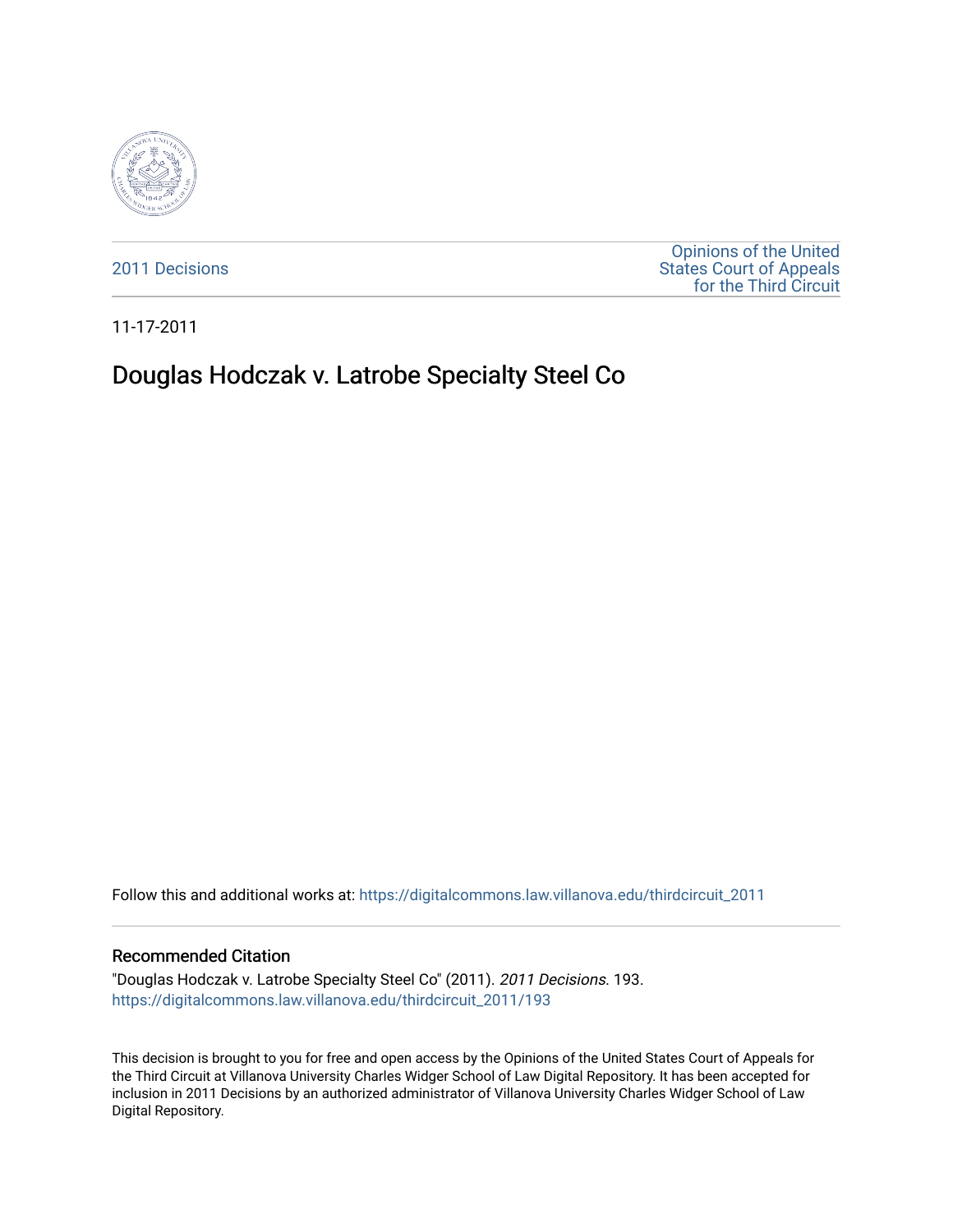## NOT PRECEDENTIAL

# UNITED STATES COURT OF APPEALS FOR THE THIRD CIRCUIT

\_\_\_\_\_\_\_\_\_\_\_\_

No. 11-1085 \_\_\_\_\_\_\_\_\_\_\_\_

DOUGLAS M. HODCZAK; JAMES M. CROSSAN; THOMAS J. MAGDIC; and JOSEPH A. LITVIK, on behalf of themselves and all others similarly situated, Appellants

v.

LATROBE SPECIALTY STEEL COMPANY \_\_\_\_\_\_\_\_\_\_\_\_

On Appeal from the United States District Court for the Western District of Pennsylvania (D.C. No. 2-08-cv-00649) District Judge: Honorable Terrence F. McVerry

\_\_\_\_\_\_\_\_\_\_\_\_

Submitted Pursuant to Third Circuit LAR 34.1(a) October 25, 2011

Before: FISHER, VANASKIE and ROTH, *Circuit Judges*.

(Filed: November 17, 2011) \_\_\_\_\_\_\_\_\_\_\_\_

# OPINION OF THE COURT \_\_\_\_\_\_\_\_\_\_\_\_

FISHER, *Circuit Judge*.

Douglas Hodczak, James Crossan, Thomas Magdic, and Joseph Litvik

(collectively, "Appellants") appeal from an order of the District Court granting Latrobe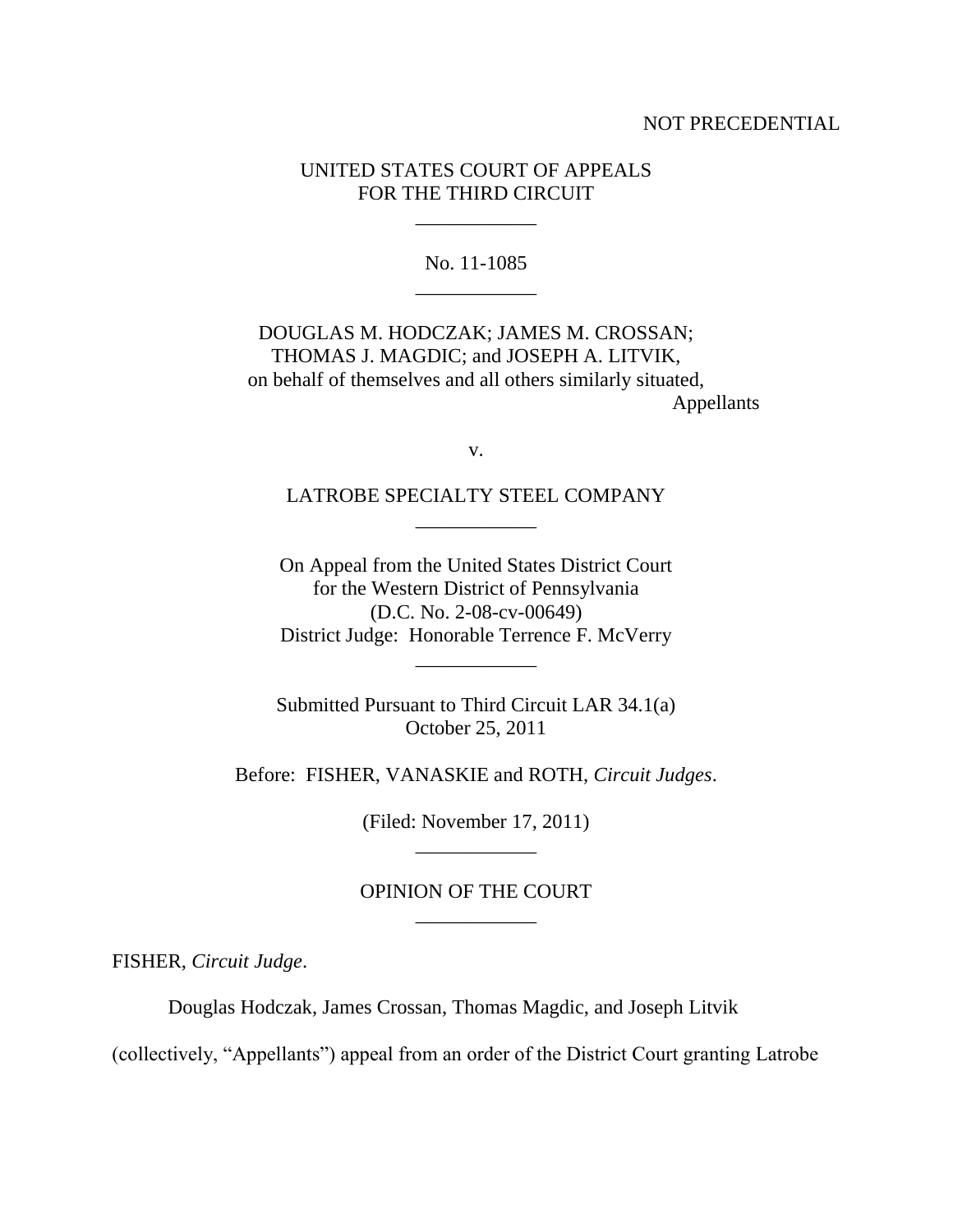Specialty Steel Company's ("LSS") motion for summary judgment. For the reasons stated below, we will affirm.

I.

We write exclusively for the parties, who are familiar with the factual context and legal history of this case. Therefore, we will set forth only those facts necessary to our analysis.

Appellants were all hired by one of LSS's predecessors, Latrobe Steel Company, between 1969 and 1979. In 2006, Watermill Group and Hicks Holdings acquired the company and renamed it Latrobe Specialty Steel. At the time of the acquisition, Appellants initially chose to retire, but were subsequently offered and accepted employment with LSS.

In October 2007, during the course of an investigation into a sexual harassment complaint against Magdic, LSS discovered that Appellants, as well as two other employees, Thomas Everett and David Conrad, regularly exchanged emails containing sexually explicit photographs. LSS's Electronic Communications Policy ("EC Policy") expressly prohibits employees from sending such materials. As such, LSS executives decided to preliminarily suspend all six employees pending further inquiry. In deciding the appropriate level of discipline for each employee, LSS considered the nature and volume of the emails exchanged, whether they were sent to individuals inside or outside the company, and whether they were sent to customers or vendors. Approximately one

2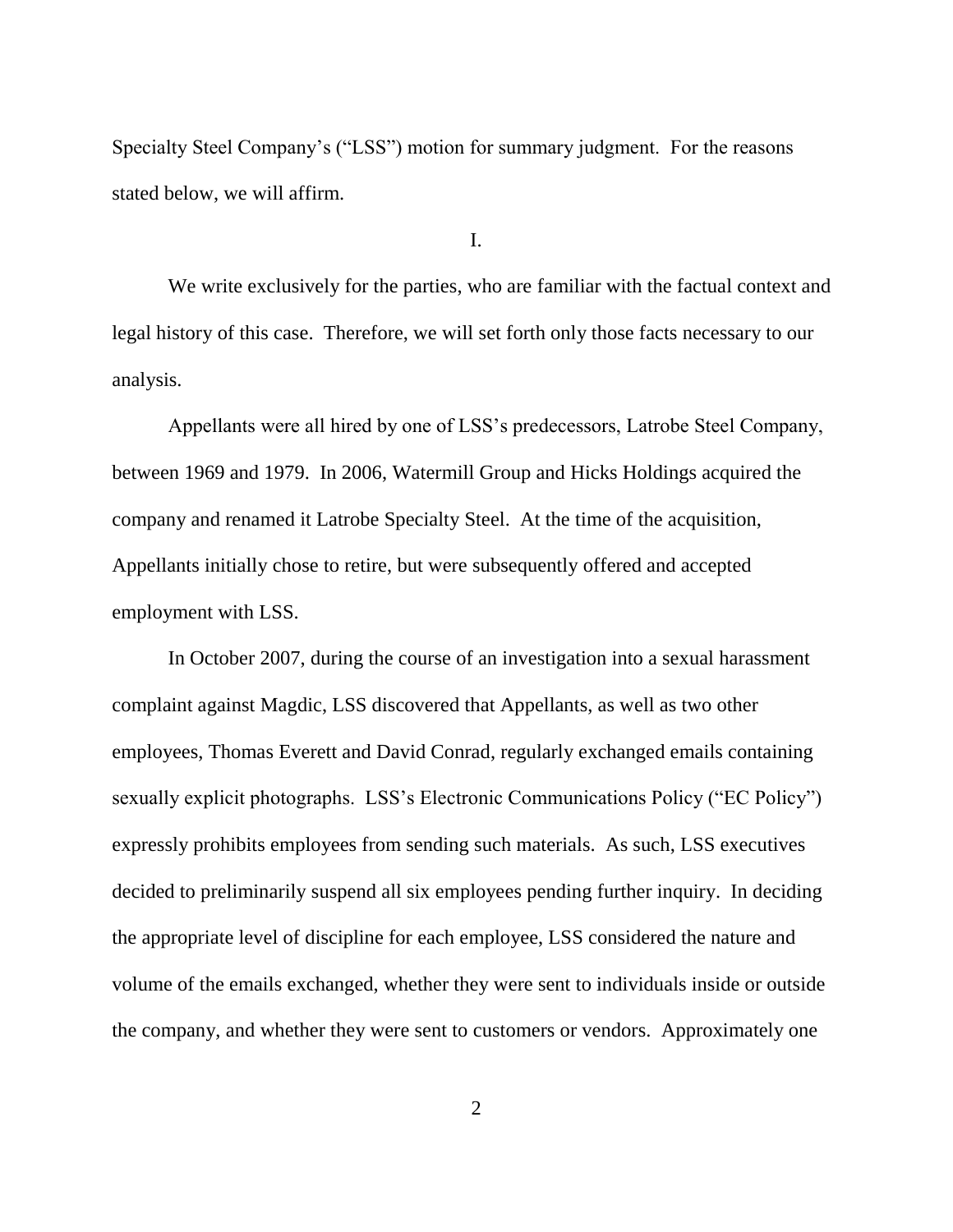week after they were suspended, Appellants were informed that their employment was being terminated. Neither Everett nor Conrad was terminated. At the time they were fired, Appellants were all in their late fifties or early sixties.

Appellants subsequently filed suit in the U.S. District Court for the Western District of Pennsylvania, alleging that LSS discriminated against them because of their age, in violation of the Age Discrimination in Employment Act ("ADEA"), 20 U.S.C. §§ 621 *et seq*. On December 29, 2010, the District Court granted summary judgment in favor of LSS, concluding that Appellants had failed to demonstrate that "but for" their ages, LSS would not have terminated their employment.

## II.

The District Court had jurisdiction under 28 U.S.C. § 1331. We exercise appellate jurisdiction pursuant to 28 U.S.C. § 1291. We review the District Court's grant of summary judgment de novo, and apply "the same standard that guides our district courts." *Dee v. Borough of Dunmore*, 549 F.3d 225, 229 (3d Cir. 2008) (citation omitted). Summary judgment is appropriate if there is no genuine issue of material fact and the moving party is entitled to judgment as a matter of law. *Id.* (citing Fed. R. Civ. P. 56(c)).

#### III.

We must analyze Appellants' ADEA claims under the burden-shifting framework established in *McDonnell Douglas Corp. v. Green*, 411 U.S. 792 (1973). *Keller v. Orix*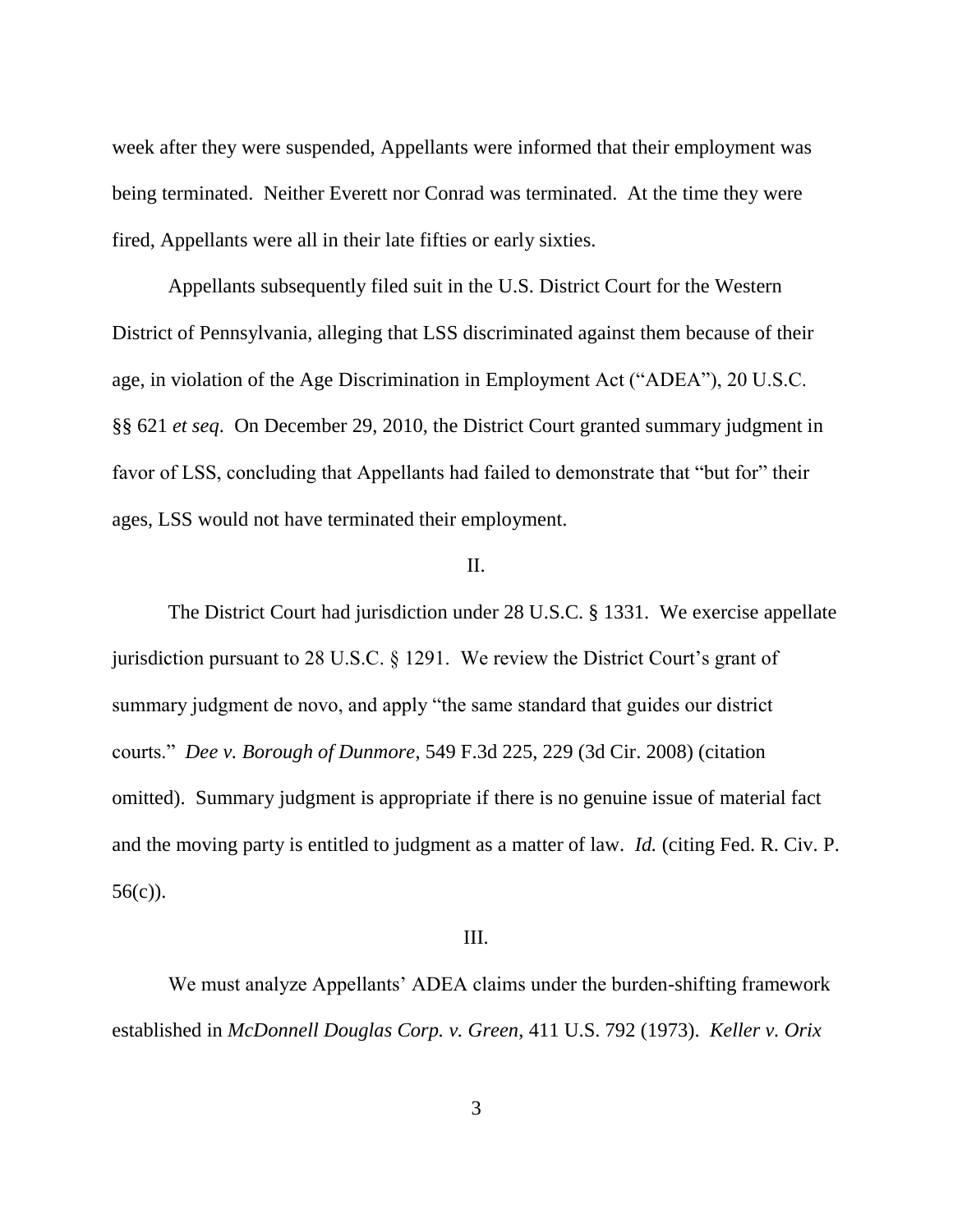*Credit Alliance, Inc.*, 130 F.3d 1101, 1108 (3d Cir. 1997). Under *McDonnell Douglas*, the plaintiff bears the burden of establishing a prima facie case of discrimination under the ADEA. *Smith v. City of Allentown*, 589 F.3d 684, 689 (3d Cir. 2009). This requires proof that: (1) the plaintiff was a member of the protected age class; (2) he suffered an adverse employment decision; (3) he was qualified to hold the position; and (4) he was replaced by a significantly younger employee. *Id.* With the exception of Hodczak, LSS concedes that Appellants have established a prima facie case of discrimination. If the plaintiff meets this burden, "the burden of production shifts to the employer to identify a legitimate non-discriminatory reason for the adverse employment action." *Id.* at 690 (citation omitted). Here, LSS asserts that its decision to terminate Appellants' employment was based on their violation of the EC Policy. Because this justification is not discriminatory on its face, the burden of production shifts back to Appellants "to demonstrate that the employer's proffered rationale was a pretext for age discrimination." *Id.* (citation omitted). "Throughout this burden-shifting exercise, the burden of persuasion, including the burden of proving but for causation . . . remains on the employee." *Id.* at 691 (internal marks and citations omitted).

A plaintiff can show that the employer's proffered justification was pretextual, and thus that age discrimination was the but-for cause of the adverse employment decision, by establishing that the employer "previously discriminated against her, that the employer has discriminated against other persons within the plaintiff's protected class or within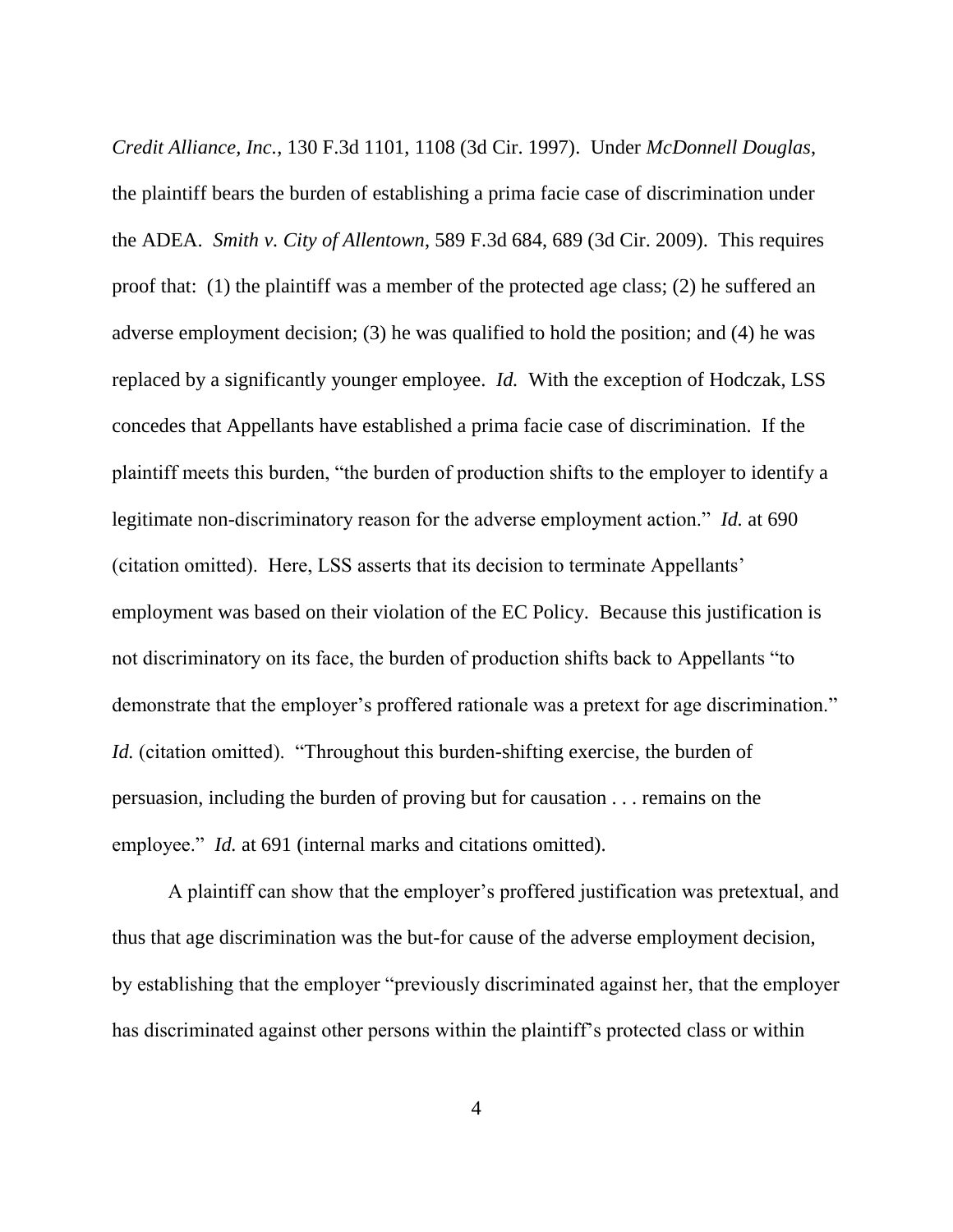another protected class, or that the employer has treated more favorably similarly situated persons not within the protected class." *Simpson v. Kay Jewelers,* 142 F.3d 639, 645 (3d Cir. 1998) (citing *Fuentes v. Perskie*, 32 F.3d 759, 765 (3d Cir. 1994)). In conducting our inquiry, we do not look at each incident in isolation; rather, we examine the "overall [employment] scenario." *Aman v. Cort Furniture Rental Corp.*, 85 F.3d 1074, 1083 (3d Cir. 1996) (citation omitted). In this case, when we view the evidence in the light most favorable to Appellants, we do not believe that a reasonable jury could find that Appellants would not have been fired but for their ages. Given the conduct in which Appellants engaged and the lack of sufficient evidence suggesting an atmosphere of age discrimination at LSS, there is no basis for a finding that LSS's proffered rationale was a pretext for age discrimination. *See Simpson*, 142 F.3d at 645.

Appellants first contend that they are able to demonstrate pretext because LSS discriminated against them in the past. They allege that the following incidents are representative of a corporate culture of age bias at LSS: (1) after asking Magdic if he was ready to retire, LSS's CEO Hans Sack said, "it looks like you are ready to retire. You have gray hair and are fat"; (2) Crossan was transferred to a different position because LSS wanted "new blood" in the department; (3) at a 2007 management meeting, Sack mentioned the need to recruit a "younger workforce"; (4) older supervisors sat at one end of the table during meetings and were routinely interrupted when they tried to

5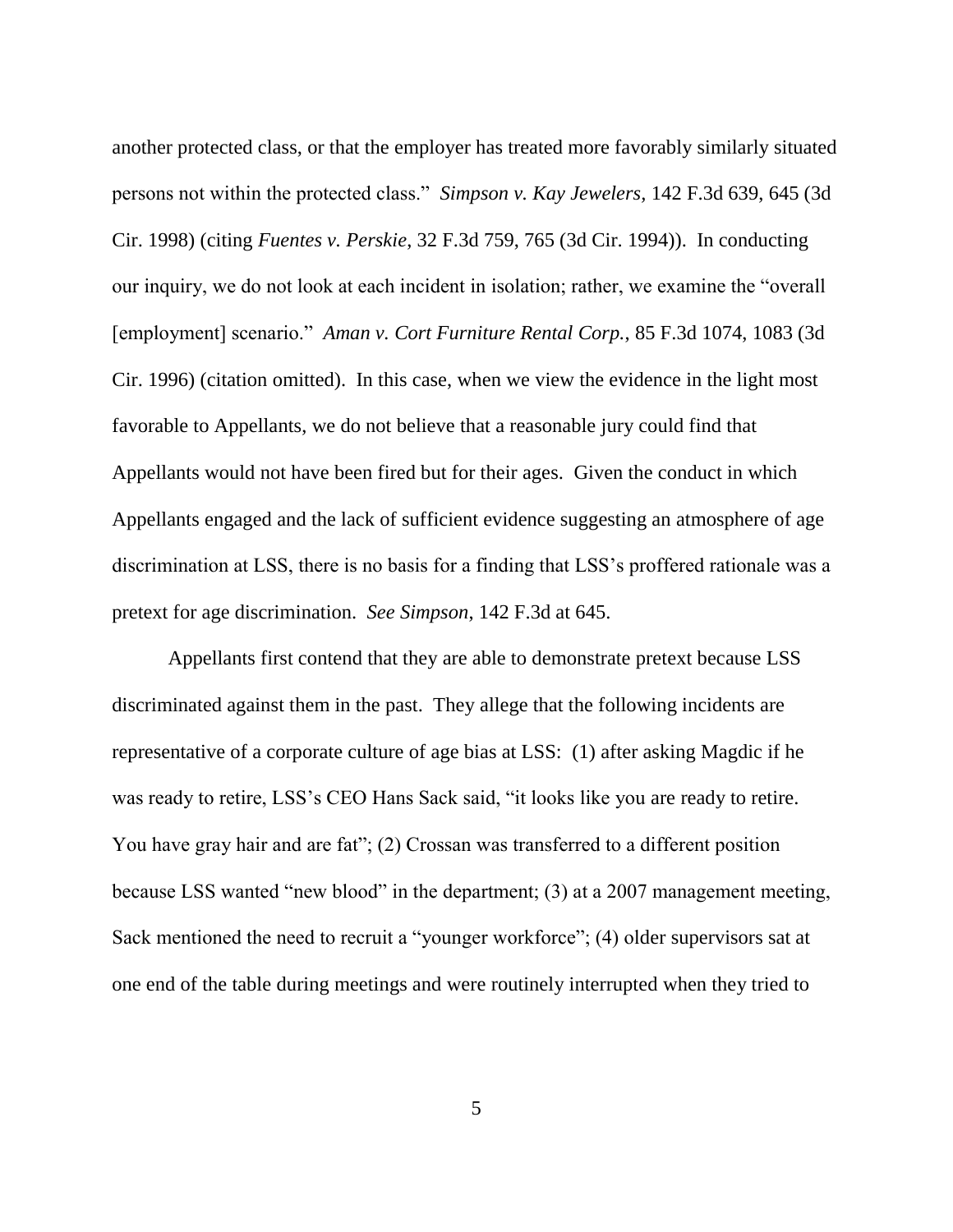speak while Dan Hennessy, LSS's Vice President of Manufacturing, welcomed the advice of younger employees.

When considering whether remarks are probative of discrimination, we consider the speaker's position in the organization, the content and purpose of the statement, and the "temporal connection between the statement and the challenged employment action." *Ryder v. Westinghouse Elec. Corp.*, 128 F.3d 128, 133 (3d Cir. 1997). Here, although several of the statements were made by LSS executives, they were temporally remote from the decision to discharge Appellants, and completely unrelated to the investigation regarding Appellants' violation of the EC Policy. Thus, the comments qualify as "stray remarks" and are entitled to minimal weight. *See Ezold v. Wolf, Block, Schorr & Solis-Cohen*, 983 F.2d 509, 545 (3d Cir. 1992). Appellants' argument regarding seating at meetings rings hollow because, as they admit, they chose their seats. Moreover, the fact that LSS decided to look outside the company to fill a vacancy, rather than promote from within, is not evidence of age discrimination. *See Keller*, 130 F.3d at 1108-09 ("The question is not whether the employer made the best, or even a sound, business decision; it is whether the real reason is discrimination." (internal marks and citation omitted)). We thus agree with the District Court that Appellants' proffered evidence of LSS's past discrimination lacks serious probative value.

We similarly concur with the District Court's assessment of the comparator evidence offered by Appellants. It is well established that a plaintiff alleging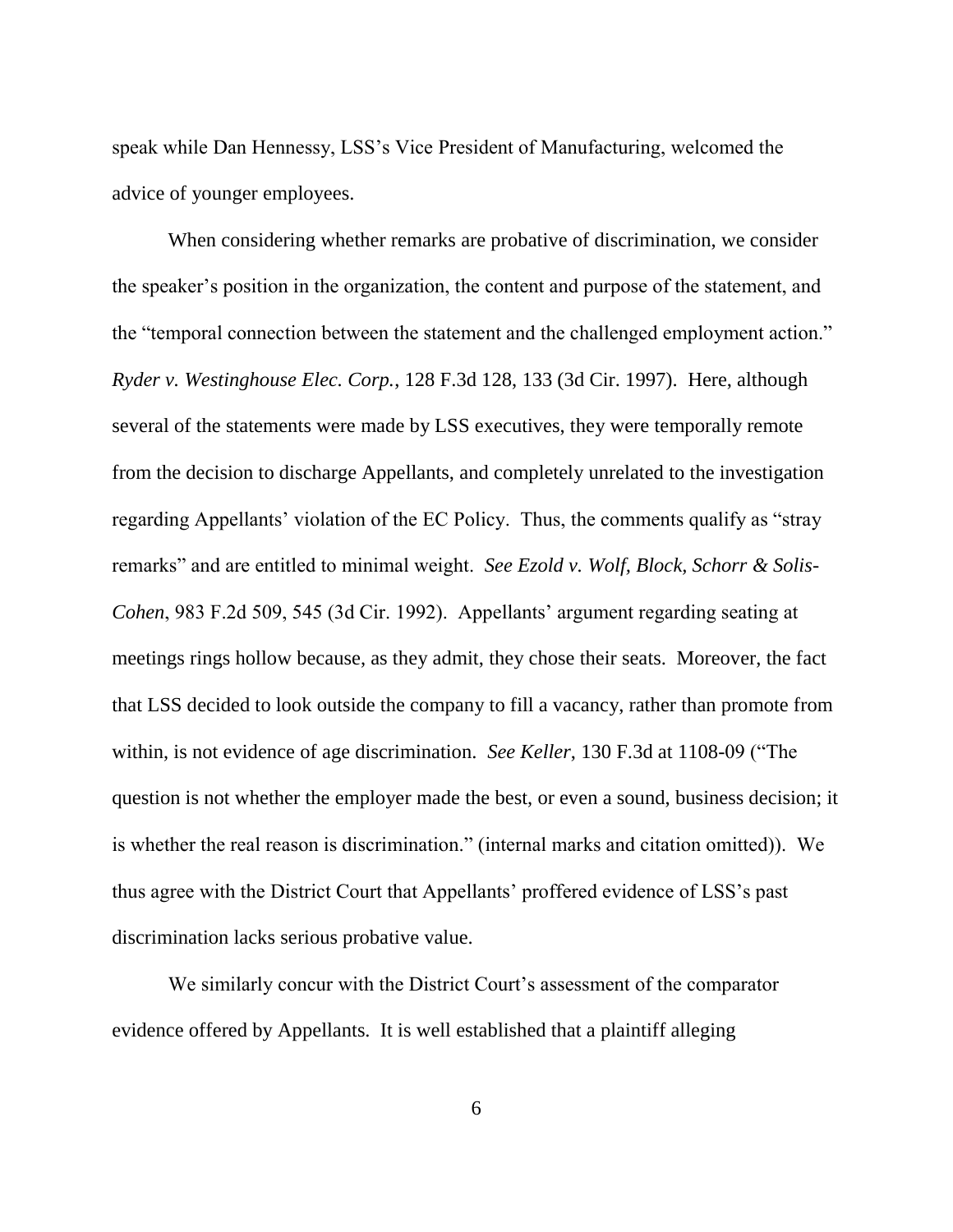employment discrimination may establish pretext by showing "that the employer treated other, similarly situated persons not of his protected class more favorably." *Fuentes*, 32 F.3d at 765. Here, however, the persons identified by Appellants are not similarly situated. Carl Dorsch is not similarly situated to Appellants because, although he accessed pornographic websites on his work computer, he was a non-supervisory employee and he did not send the content to anyone else. Likewise, Robert Smith is not similarly situated to Appellants because there is no evidence that Smith actually sent sexually explicit emails. Finally, although he was also suspended for violating the EC Policy, Conrad is not similarly situated to Appellants because he sent only one email and did so from his personal computer. In contrast, Appellants exchanged sexually explicit emails on nearly a daily basis. Thus, the fact that these employees, who were all younger than Appellants, were not immediately fired, does not establish pretext. It is also worth noting that Everett, who was older than Appellants, violated the EC Policy, but his employment was not terminated.

We do not find any of Appellants' other arguments persuasive. The fact that the EC Policy was not in effect when some of the emails were sent is irrelevant; Appellants cannot seriously contend that they thought it was acceptable to send sexually explicit emails simply because there was no policy expressly prohibiting it. Furthermore, there is no evidence in the record to support Appellants' contention that LSS's investigation of the sexual harassment complaint against Magdic was a "sham." Appellants also offer the

7